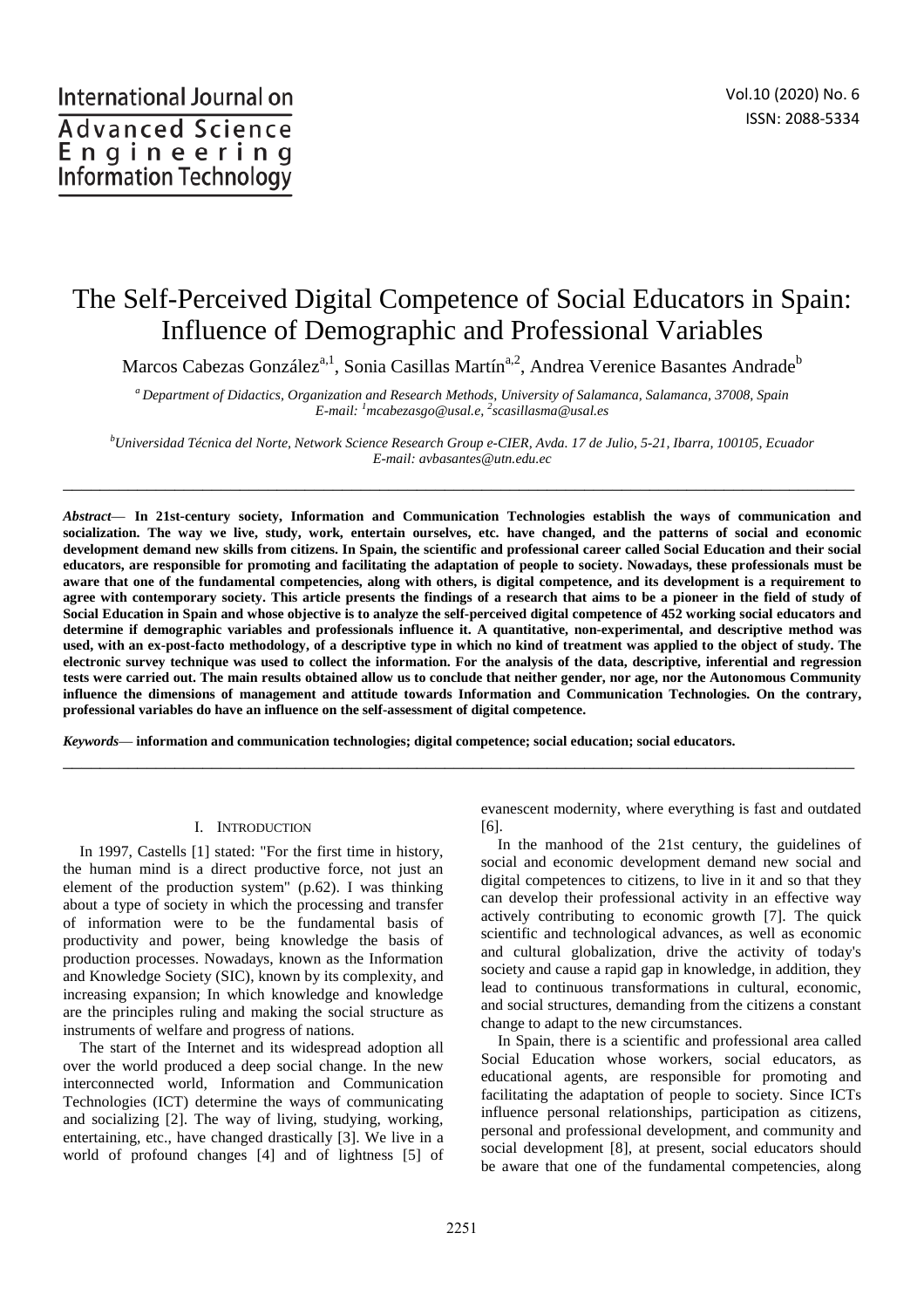with others, is digital. Therefore, training for the development of the digital competence must be a "must", a non-avoidable requirement for any social educator who aims to be updated. First, because he or she needs the knowledge, procedures, and attitudes necessary to favor the socialization of the citizens of the Information and Knowledge Society, and, secondly, because digital competence is a right and a duty of a person who aims his or her work to be useful in society [9]. It is necessary not to forget that ICT offer great possibilities, but also strong challenges for freedom and equality

The issue of self-perceived digital competence has been researched, especially in the field of formal education in its different stages and levels, both in Spain [10]–[12], as in other countries [13]–[20]. However, the scientific field on digital competence in the field of Social Education has not been developed yet. Some research has been carried out with university students of the Degree in Social Education [21]; [22], but really none with social educators who are working, developing their career. Therefore, this article presents the results of a research that aims to be a pioneer in the area of study of the digital competence of Social Education professionals in Spain.

## *A. The Profession of Social Educator*

Social Education is a science whose purpose is to help people and social groups to shape an optimal way of life, in addition it facilitates the processes of socialization and integration of one culture into another. It explores the essence of social phenomena and deals with the influence of education in the social context on the lives of people and social groups [23]. The General Council of Schools of Educators and Social Educators (CGCEES), public law corporation integrated by all the professional associations existing in Spain and joint representative of them in the national and international scope, defines Social Education. It is defined as "the right of citizenship which is the recognition of a pedagogical career, which generates educational contexts within a frame of formative actions, which are the professional competence of the social educator, enabling:

- The inclusion of the subject of education to the diversity of social networks, understood as the development of sociability and social development; and
- The cultural and social promotion, understood as an opening to new possibilities for the acquisition of cultural goods, that broaden educational, labor, leisure, and social participation perspectives" [24].

The social educator is a professional who carries out standardized or specialized socio-educational actions, prevention, and intervention, with individuals and groups in order to originate changes to improve and transform society [25]. Its educational practice corresponds to three categories or organizing criteria, in which it analyzes situations, designs, plans, carries out and evaluates socio-educational projects.

Their professional competences are structured in five types of skills: communicative, relational, analysis and synthesis, reflexive critic, and for the selection and management of knowledge and information [24]. The

professional profile of these professionals is broad, since they can work in very diverse contexts, a fact that characterizes this profession due to its heterogeneity. Taking into account different researches [26], we can conclude that the profession of social educator is polyvalent and is mainly assigned to work related to projects and services aimed at a: childhood and youth; care for people with disabilities; primary care social services; social services for the elderly; community invigoration; community insertion; labor insertion; prison services; gender violence; etc.

# *B. The digital competence of the social educator*

"Among other things, digital competence consists of managing and keeping abreast of different digital devices and their software in order to use the Internet and digital technology in an educational and critical approach" [39].

Last years, Social Education has faced challenges that technological issues have originated in societies, both globally and locally, and nearly everything has yet to be done, because technology has not yet been adapted to its professional practice. It is necessary that this work environment evolves and integrates ICT in its development. Must reflect deeply on the educational use of them, on their adaptation to different professional fields, on the impacts they cause, on new didactics and the effects that new virtual educational environments have on educational relationships. But you should also reflect on the possible risks and dangers that technology originates. [27].

ICTs are present in all sectors, from large multinationals to small and medium enterprises, governments, administrations, universities, educational centers, social organizations, professionals, and individuals [28], and the social educator as a professional of the socio-educational field cannot be apart. You can find in them a technical potential for continuing education, as well as new paths and alternatives for socio-educational action, education, and citizen participation. And it is obvious that if these professionals want to use them in their professional development, they must be digitally competent, to have "success in a complex and interconnected world that faces a rapid change of technological, cultural, economic, informative and demographic type" [29].

Competence implies knowledge, procedures, attitudes, and values to improve problem solving in a specific context. Digital competence refers to a conceptualized reality under a heterogeneity of terms. Some authors use digital literacy [30], while others prefer digital literacy [31]. However, both terms are often used as synonyms because, to a greater or lesser extent, they overlap [32],

This competence encompasses the safe and critical use of Information Society Technologies (IST) for work, leisure and communication; and from the point of view of a social educator, it can be understood as the set of knowledge, procedures, skills, values and attitudes on the ICTs that one should have to be able to: technologically literate his or her students, collaborate to end the digital divide, contribute with citizens not to Be left out of the Information and Knowledge Society (e-Exclusion), work for the sake of einclusion and make possible the empowerment of people and social groups [22] by means of Technologies for Empowerment and Participation (TEP) [33].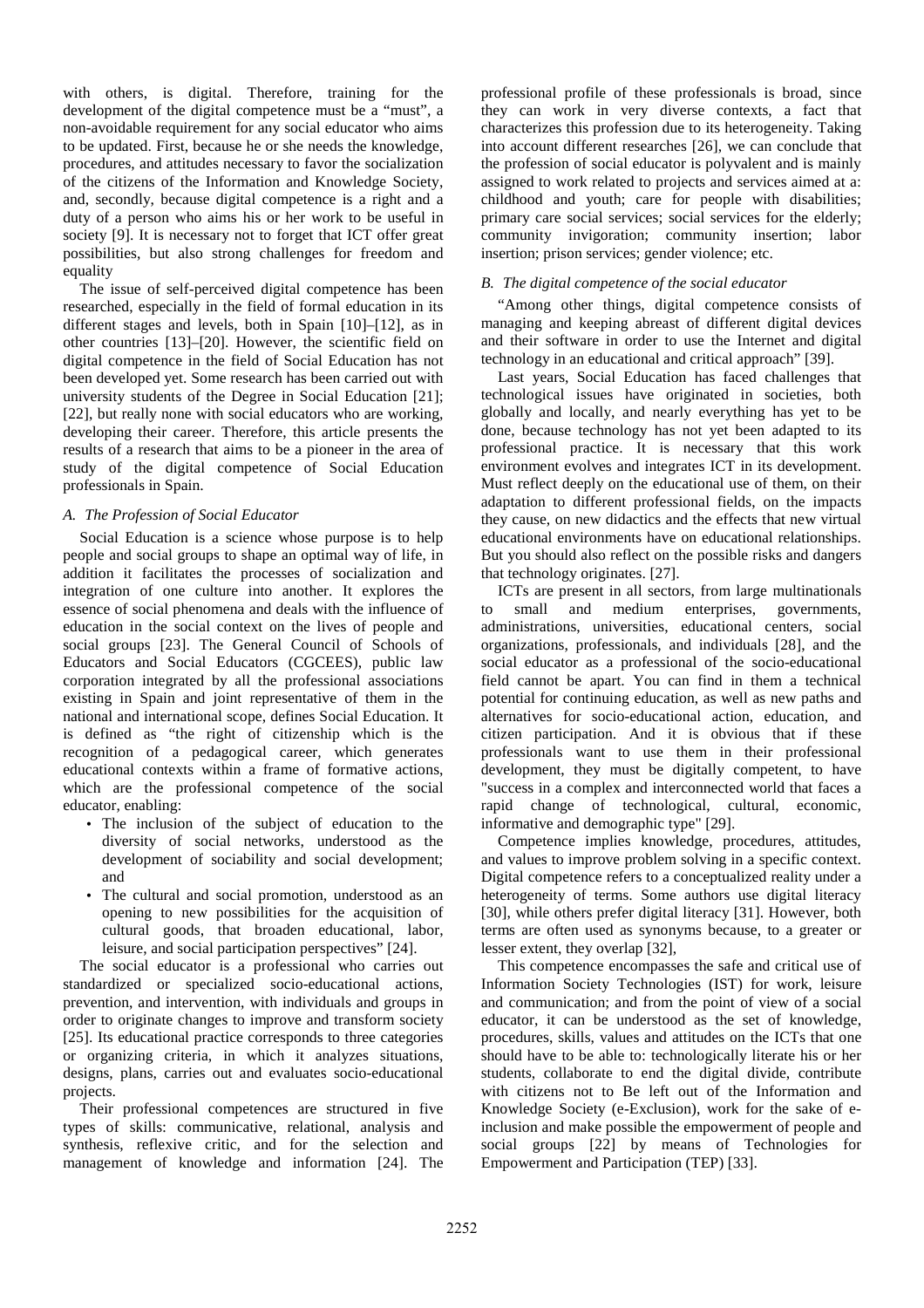The professional documents were set to articulate the culture and identity of the figure of the social educator in Spain. The collection of a catalog of function and competency of the profession based on the description of the skills that this professional has are for their development [24]. The importance of digital competence is not enough. Only, within the "Competencies related to communication skills", is the "knowledge and management of information and communication technologies, to increase the possibilities of coding and expand the knowledge and information necessary in the professional practice, enriching the forms of expression and communication."

After a systematic review of the literature on the digital competence of Social Education professionals, it has not been possible to identify by no means any research in this regard. With the intention of opening study line, this article presents the results of a work on the self-perceived digital competence of Spanish social educators, as well as the influence of demographic and professional variables in it

## II. MATERIAL AND METHOD

A quantitative, non-experimental, and descriptive method was used, with an ex post-facto methodology, of a descriptive type in which no type of treatment was applied to the object of study.

#### *A. Objective and research questions*

Analyze the self-perceived digital competency of active Social Education professionals and determine if demographic and professional variables influence it.

The research questions to be answered are:

- Do social educators think that they have sufficient knowledge about ICT to carry out their work and develop their professional skills?
- What ICT do they have to handle in their professional tasks?
- Do they show a positive attitude towards ICT as tools that contribute to their good professional development?
- Are there differences in self-perceived digital competence based on demographic and professional variables?

## *B. Sample*

We worked with a sample of Social Education professionals who, freely and voluntarily, wanted to participate in the research, being well informed of the objectives of the study. The type of sampling used was nonprobabilistic and intentional, obtained through the network technique, using Twitter to request the participation of social educators in the research. This social network, in addition to allowing us access to this professional group, exercised a snowball effect making it possible to reach the largest number of participants, as in Table 1.

TABLE I SAMPLE DISTRIBUTION: DEMOGRAPHIC VARIABLES

| <b>Gender</b> |     | $\frac{0}{0}$ |
|---------------|-----|---------------|
| Male          | 154 | 36.5          |
| Female        | 268 | 63.5          |
| Age           |     | $\frac{0}{0}$ |

| $18-28$ years | 95  | 22.1 |
|---------------|-----|------|
| $29-39$ years | 169 | 40   |
| $40-51$ years | (2) | 28.7 |
| $52-62$ years | 37  | 7.6  |

The sample was made by a total of 452 social educators who worked in Spain. The corresponding homogeneity contrast showed that the distribution was not homogeneous at the different levels (p-value  $= 0.000$ ). In relation to the most representative demographic variables of the participants (table I), 163 are men (36.1%) and 289 women (63.9%), with ages between 18 and 62 years, belonging to 18 different Autonomous Communities (territorial administrative Spanish entities).

Regarding the professional variables (table II), the most common academic degree is the Diploma of Social Education (81.3%), although there are professionals who in their starting training have fulfilled other degrees such as:<br>Pedagogy, Psychology, Fine Arts, Social Work. Pedagogy, Psychology, Fine Arts, Social Work, Criminology, Philology, Biology, Mathematics, among others. The professional areas in which they work are diverse, highlighting some as: Social services, socioeducational actions with children and youth, social vulnerability to minors, socio-educational actions with adults, training and information for employment, education for health and additions, education for leisure and free time, animation and socio-cultural management, attention to disability, socio-educational intervention and mediation for social integration, socio-educational intervention in the regulated and adult sphere, and emerging and cross-cutting areas. Most have a professional experience between 1 and 10 years.

TABLE II SAMPLE DISTRIBUTION: PROFESSIONAL VARIABLES

| <b>Autonomous Community in which one</b> | f   | $\frac{0}{\alpha}$ |
|------------------------------------------|-----|--------------------|
| works                                    |     |                    |
| Cataluña                                 | 76  | 18.0               |
| <b>Asturias</b>                          | 3   | 0.7                |
| Castilla la Mancha                       | 7   | 1.7                |
| Cantabria                                | 9   | 2.1                |
| Comunidad Valenciana                     | 22  | 5.2                |
| La Rioja                                 | 1   | 0.2                |
| Ceuta                                    | 1   | 0.2                |
| Navarra                                  | 8   | 1.9                |
| Aragón                                   | 3   | 0.7                |
| Canarias                                 | 11  | 2.6                |
| Andalucía                                | 88  | 20.9               |
| Galicia                                  | 15  | 3.6                |
| Murcia                                   | 19  | 4.5                |
| Extremadura                              | 19  | 4.5                |
| Castilla y León                          | 53  | 12.6               |
| Madrid                                   | 45  | 10.7               |
| País Vasco                               | 22  | 5.2                |
| <b>Islas Baleares</b>                    | 20  | 4.7                |
| <b>Academic qualification</b>            | f   | $\frac{0}{0}$      |
| <b>Grade Social Education</b>            | 343 | 81.3               |
| FP ASC                                   | 11  | 2.6                |
| Degree in Pedagogy                       | 16  | 3.8                |
| Degree in Psychology                     | 19  | 4.5                |
| Degree Fine Arts                         | 1   | 0.2                |
| Grade Magisterium                        | 11  | 2.6                |
| Degree in Sociology                      | 1   | 0.2                |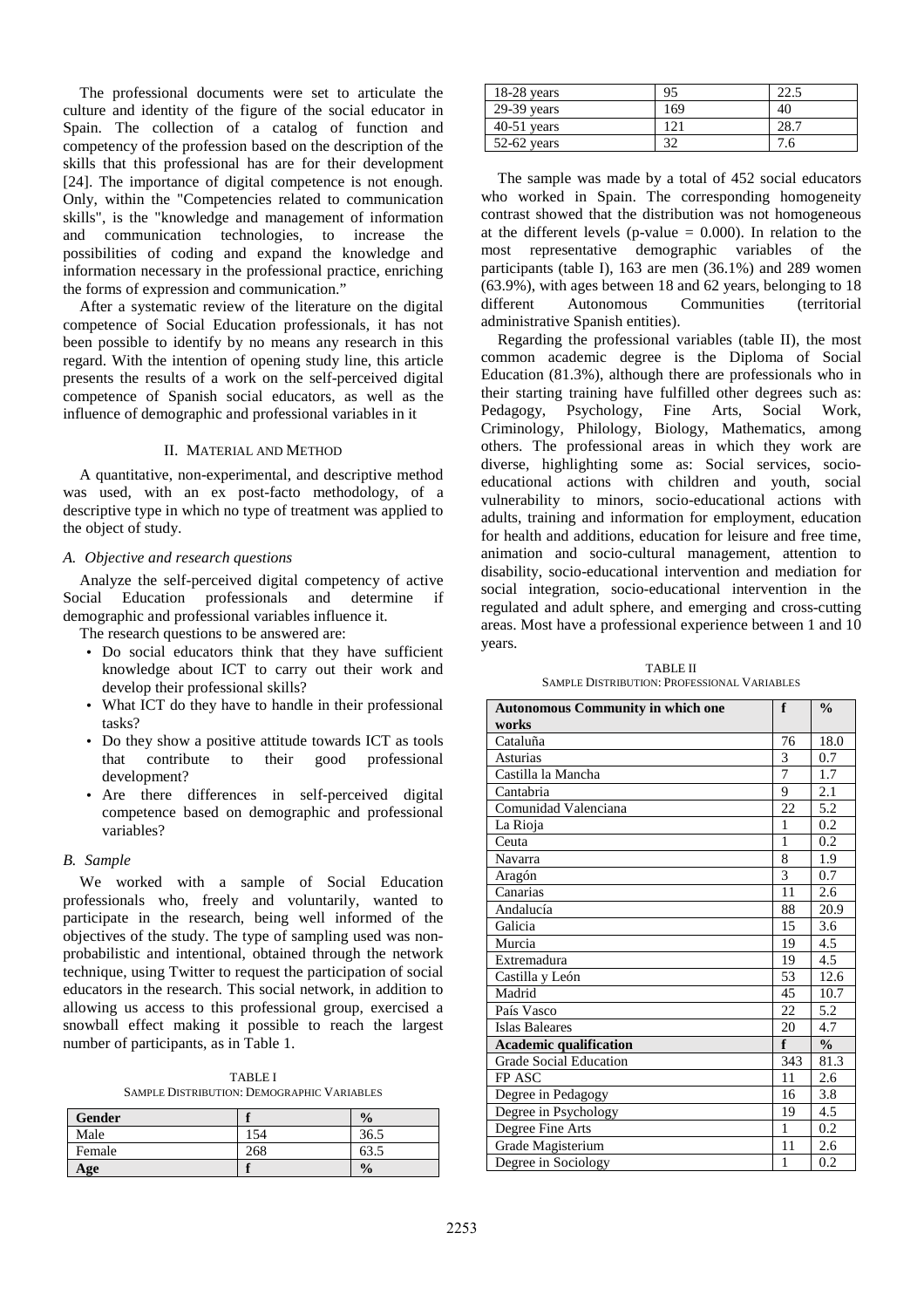| Degree in Psychopedagogy                        | 4              | 0.9           |
|-------------------------------------------------|----------------|---------------|
| Degree Social Work                              | 8              | 1.9           |
| Degree in Criminology                           | $\mathbf{1}$   | 0.2           |
| Degree in Philology                             | 1              | 0.2           |
| FP Administrative                               | 1              | 0.2           |
| Degree in Geography and History                 | 1              | 0.2           |
| Degree in Biology                               | $\mathbf{1}$   | 0.2           |
| High school                                     | 1              | 0.2           |
| Degree Business Administration                  | 1              | 0.2           |
| Degree in Mathematics                           | 1              | 0.2           |
| <b>Professional field</b>                       | f              | $\frac{0}{0}$ |
| <b>Social Services</b>                          | 140            | 33.2          |
| Socio-educational actions with children and     | 97             | 23.0          |
| young people                                    |                |               |
| Social unprotection of underage                 | 39             | 9.2           |
| Socio-educational actions with the elderly      | 25             | 5.9           |
| Training and information for employment         | 17             | 4.0           |
| Education for health and prevention of          | 22             | 5.2           |
| addictions                                      |                |               |
| Education for leisure and free time             | 10             | 2.4           |
| Animation and sociocultural management          | 7              | 1.7           |
| Attention to disability                         | 20             | 4.7           |
| Socio-educational intervention and mediation    | 10             | 2.4           |
| for social integration                          |                |               |
| Socio-educational intervention in the regulated | $\overline{4}$ | 0.9           |
| and adult spheres                               |                |               |
| Emerging and transversal fields.                | 10             | 2.4           |
| Other                                           | 21             | 5.0           |
| <b>Professional experience</b>                  | f              | $\frac{0}{0}$ |
| 1-10 years (junior A)                           | 242            | 57.3          |
| 11-20 years (junior B)                          | 125            | 29.6          |
| 21-30 years (senior A)                          | 31             | 7.3           |
| 31-40 years (senior B)                          | 8              | 1.9           |

## *C. Data collection*

To collect the information, the electronic survey technique was used, by means of a direct response questionnaire, adapted from the instrument called CODIEU, used to measure the digital competence of university students, whose psychometric characteristics can be consulted [34]. The questionnaire includes 54 items, distributed in three dimensions (knowledge, management, and attitude) and structured in four blocks: identification, knowledge, management, and attitude (table III). To answer, we chose a (yes / no) scale in the knowledge dimension and a Likert type scale of 1-5 in the management and attitude dimensions. The initial instrument was improved through the application of a pilot test and validated by the method of judges, specialists in the subject of study. It is proved its high reliability and internal consistency through the Cronbach  $\alpha$  statistic ( $\alpha$  = 0.89).

TABLE III QUESTIONNAIRE STRUCTURE

| <b>Dimensions</b>                  | <b>Definition</b>                                                                                                                                                                                                                             | <b>Items</b>         |
|------------------------------------|-----------------------------------------------------------------------------------------------------------------------------------------------------------------------------------------------------------------------------------------------|----------------------|
| <b>Identification</b><br>data (ID) | Variables that allow the sample to be.<br>identified by means of demographic and<br>professional characteristics (gender, age,<br>working "Autonomous Community,"<br>academic qualifications, years of<br>experience and professional field). | $1 - 7(7)$<br>items) |
| Knowledge<br>$\mathbf{N}$          | Knowledge of ICT-related concepts and<br>technological devices.                                                                                                                                                                               | $8-27(20)$<br>items) |

| Usage $(US)$     | ICT usage in their professional<br>performance.                                                                  | 28-45<br>(18)<br>items) |
|------------------|------------------------------------------------------------------------------------------------------------------|-------------------------|
| Attitude<br>(AT) | Value and attitude towards ICT according<br>to the need and importance for the Social<br>Education professional. | $46-54(9)$<br>items)    |

## *D. Data Analysis*

The statistical organization, treatment and analysis of the data was carried out with the statistical program Statistical Package for the Social Sciences (SPSS v.24). For the study of the dimensions of knowledge, management and attitude, descriptive analysis was carried out and for the identification variables (demographic and professional), inferential.

In addition, they were completed with the Lambda regression test, to ratify the differences found. Regarding the inferential analysis, once the parametric assumptions of normality (Kolmogorov-Smirnov and Shapiro-Wilk test) and homoscedasticity (Levine's test) were verified, it was decided to use parametric tests, of hypothesis contrast (T of Student, for two samples and ANOVA> 2 samples), to check if there were differences depending on the demographic and professional variables. In addition, they were completed with the Lambda regression test, to verify the existing differences.

## III. RESULTS AND DISCUSSION

Next, we present the main results obtained structured according to the analysis.

#### *A. Descriptive Analysis*

Regarding the knowledge dimension (KN), selfevaluations are very high, highlighting that professionals know most of the concepts presented (table IV). The least known are mashup (13.7%), b-learning (28.7%), m-learning (30.8%) and Massive Open Online Course (MOOC) (34.6%).

| <b>TABLE IV</b>                                |
|------------------------------------------------|
| <b>DESCRIPTIVE STATISTICS ON ICT KNOWLEDGE</b> |

| Knowledge (KN)             | f   | $\frac{0}{0}$ | $\sigma$ | <b>Asymmetry</b> | <b>Kurtosis</b> |
|----------------------------|-----|---------------|----------|------------------|-----------------|
| Web 2.0.                   | 333 | 78.9          | .408     | $-1.422$         | .023            |
| Wikipedia                  | 418 | 78.9          | .097     | $-10.161$        | 101.725         |
| Blogosphere                | 295 | 78.9          | .459     | $-.871$          | $-1.247$        |
| Podcast                    | 288 | 78.9          | .466     | $-.787$          | $-1.388$        |
| Social Signs               | 204 | 78.9          | .500     | .067             | $-2.005$        |
| Mashup                     | 58  | 78.9          | .345     | 2.114            | 2.479           |
| WebQuest                   | 208 | 78.9          | .501     | .029             | $-2.009$        |
| Tablet                     | 418 | 78.9          | .097     | $-10.161$        | 101.725         |
| Smartphone                 | 421 | 78.9          | .049     | $-20.543$        | 422.000         |
| eBook                      | 421 | 78.9          | .049     | $-20.543$        | 422.000         |
| <b>Interactive Digital</b> | 412 | 78.9          | .152     | $-6.285$         | 37.683          |
| Whiteboard                 |     |               |          |                  |                 |
| Videoconference            | 420 | 78.9          | .069     | $-14.474$        | 208.481         |
| Information search         | 420 | 78.9          | .069     | $-14.474$        | 208.481         |
| engine                     |     |               |          |                  |                 |
| Learning object            | 360 | 78.9          | .354     | $-2.002$         | 2.017           |
| e-learning                 | 359 | 78.9          | .357     | $-1.975$         | 1.911           |
| m-learning                 | 130 | 78.9          | .462     | .834             | $-1.310$        |
| b-learning                 | 121 | 78.9          | .453     | .947             | $-1.109$        |
| <b>MOOC</b>                | 146 | 78.9          | .476     | .650             | $-1.585$        |
| Network                    | 418 | 78.9          | .097     | $-10.161$        | 101.725         |
| Cloud Storage              | 398 | 78.9          | .232     | $-3.840$         | 12.809          |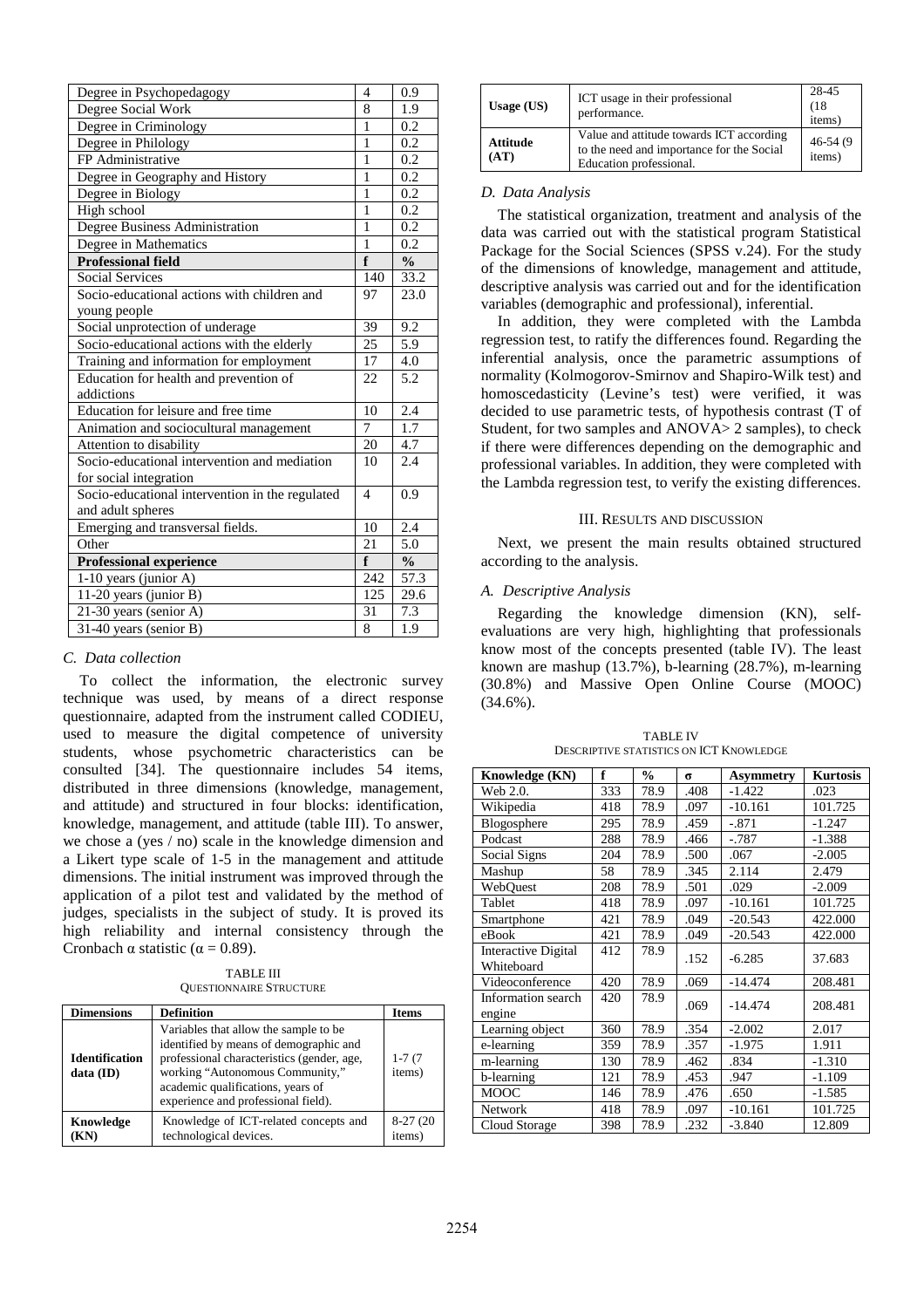Regarding the management dimension (US), the average results are very low regarding to the use of ICT devices (table V). Social educators only recognize using the computer  $(\overline{x}=4.5, Sx=0.84)$  and the smartphone  $(\overline{x}=3.61, Sx=0.84)$ Sx=1.52) in their professional development. Regarding ICT tools, they self-assess with the highest scores in the use of documentation search tools  $(\overline{x}=4.44, Sx=0.86)$ , communication (WhatsApp, email, videoconference, chat, forums, etc.)  $(X=4.30, Sx=1.07)$  and administration and management  $(\overline{x} = 4.13, Sx = 1.13)$ . With slightly lower scores, the use of social networks such as Facebook, Twitter, Linkedin, Instagram, YouTube, etc., stands out  $(\overline{x}) = .73$ , Sx=1.47) and the lowest score is awarded in the use of tools for training (e-learning platforms, Moodle, etc.)  $(\overline{x} = 2.97,$ Sx=1.52). Only  $24.25\%$  of these professionals have ever enrolled in a MOOC and only 17.8% of those enrolled have completed it.

The results in both dimensions (KN and US) are different from those found in other research, such as that carried out by [21] with apprentice social educators.

TABLE V DESCRIPTIVE STATISTICS ON ICT USAGE

| <b>Usage (US)</b> | $\overline{\mathbf{x}}$ | σ      | <b>Asymmetry</b> | <b>Kurtosis</b> |
|-------------------|-------------------------|--------|------------------|-----------------|
| Computers         | 4.502                   | .8406  | $-1.888$         | 3.612           |
| <b>Tablets</b>    | 2.322                   | 1.5336 | .678             | $-1.096$        |
| Smartphone        | 3.616                   | 1.5271 | $-.646$          | $-1.083$        |
| eBooks            | 1.969                   | 1.3807 | 1.122            | $-.180$         |
| Interactive       | 1.590                   | 1.0477 | 1.690            | 1.800           |
| Digital           |                         |        |                  |                 |
| Whiteboard        |                         |        |                  |                 |
| Digital           | 3.377                   | 1.4581 | $-.383$          | $-1.200$        |
| camera            |                         |        |                  |                 |
| Digital video     | 2.495                   | 1.5393 | .480             | $-1.285$        |
| camera            |                         |        |                  |                 |
| Communicati       | 4.303                   | 1.0757 | $-1.524$         | 1.459           |
| on tools          |                         |        |                  |                 |
| Search/docum      | 4.448                   | .8669  | $-1.619$         | 2.214           |
| entation tools    |                         |        |                  |                 |
| Tracking tools    | 3.367                   | 1.4425 | $-.351$          | $-1.212$        |
| Administratio     | 4.130                   | 1.1345 | $-1.160$         | .364            |
| n/managemen       |                         |        |                  |                 |
| t tools           |                         |        |                  |                 |
| Training tools    | 2.972                   | 1.5208 | $-.001$          | $-1.471$        |
| Time              | 3.062                   | 1.5025 | $-.012$          | $-1.422$        |
| organization      |                         |        |                  |                 |
| tools             |                         |        |                  |                 |
| Collaborative     | 3.133                   | 1.4691 | $-.150$          | $-1.351$        |
| work tools        |                         |        |                  |                 |
| Cloud storage     | 3.197                   | 1.5509 | $-.208$          | $-1.455$        |
| tools             |                         |        |                  |                 |
| Social            | 3.735                   | 1.4704 | $-.809$          | $-.809$         |
| networks tools    |                         |        |                  |                 |

Considering the attitude dimension (AT), they express a very unanimous opinion on the issues raised, with very homogeneous distributions (table VI). The same can be found in other works such as that of [35], which participants were practicing social educators. The standard deviations are, in many cases, less than 1, which indicates that they agree with the valuation of the variables. In general, they consider ICT very useful for training  $(X=4.52, Sx=0.76)$ , although they do not believe they are sufficiently trained to

use these technologies ( $\bar{x}$ = .46, Sx=1.10). They also consider them necessary and useful for their profession  $\overline{X}$ =4.28, Sx=0.92), they think that they save time and work  $(\overline{X}$ =4.25, Sx=0.92), they consider them as professional development tools  $(\overline{x} = 4.10, Sx = 1.00)$  and feel competent to use them in their work activities  $(\bar{x}=4.33, Sx=0.86)$ , although they think that they should improve their initial and continuous ICT training  $(X=4.46, Sx=0.78)$ .

TABLE VI DESCRIPTIVE STATISTICS ON ATTITUDE TOWARDS ICT

| Attitude (AT)                                                                | $\overline{\mathbf{x}}$ | σ      | <b>Asymmetry</b> | <b>Kurtosis</b> |
|------------------------------------------------------------------------------|-------------------------|--------|------------------|-----------------|
| Addressees can use<br>ICT                                                    | 3.675                   | 1.2219 | $-.576$          | $-.636$         |
| ICT are necessary<br>and useful for their<br>profession.                     | 4.287                   | .9277  | $-1.317$         | 1.275           |
| <b>ICT</b> save<br>professional effort<br>and work.                          | 4.258                   | .9258  | $-1.221$         | 1.118           |
| ICT are useful for<br>training.                                              | 4.521                   | .7664  | $-1.615$         | 2.164           |
| Users have the<br>adequate training to<br>use ICT in their<br>profession.    | 3.467                   | 1.1039 | $-.267$          | $-.661$         |
| ICT are a cold and<br>distant<br>communication<br>media.                     | 2.668                   | 1.0915 | .159             | $-.471$         |
| <b>ICT</b> are<br>professional<br>development tools.                         | 4.109                   | 1.0000 | $-1.008$         | .545            |
| Social Educator is<br>competent to use<br><b>ICT</b> in their<br>profession. | 4.334                   | .8607  | $-1.195$         | .963            |
| Improve initial and<br>continuous training<br>of SE in ICT.                  | 4.464                   | .7813  | $-1.443$         | 1.812           |

Asymmetry and kurtosis are distribution measures that allow us to identify how the values are grouped according to their graphic representation and if the data are distributed regularly around the average. Considering the results obtained, we can affirm that the positive asymmetries are since most of them are above the value of the arithmetic mean, and those that are negative (all the items minus one) to which the greatest amount of data are added to the values which are lower than the average.

## *B. Inferential Analysis of Demographic Variables*

If we focus on the gender variable (table VII), there are significant differences in the knowledge dimension (KN)  $(t=4.97, p<.05)$ , but they are not observed in the other two dimensions evaluated: usage  $(US)$   $(t=1.68, p>0.05)$  and attitude (AT) (t=0.88, p>.05), with a very small effect size  $(d=0.2, d=0.08$  respectively), which corresponds to 2% and 1% of the variance explained. As in other research carried out with professionals in internships and training education, it is confirmed that gender is more powerful mainly in the knowledge dimension and less in usage and attitude dimensions ([36] and [37]).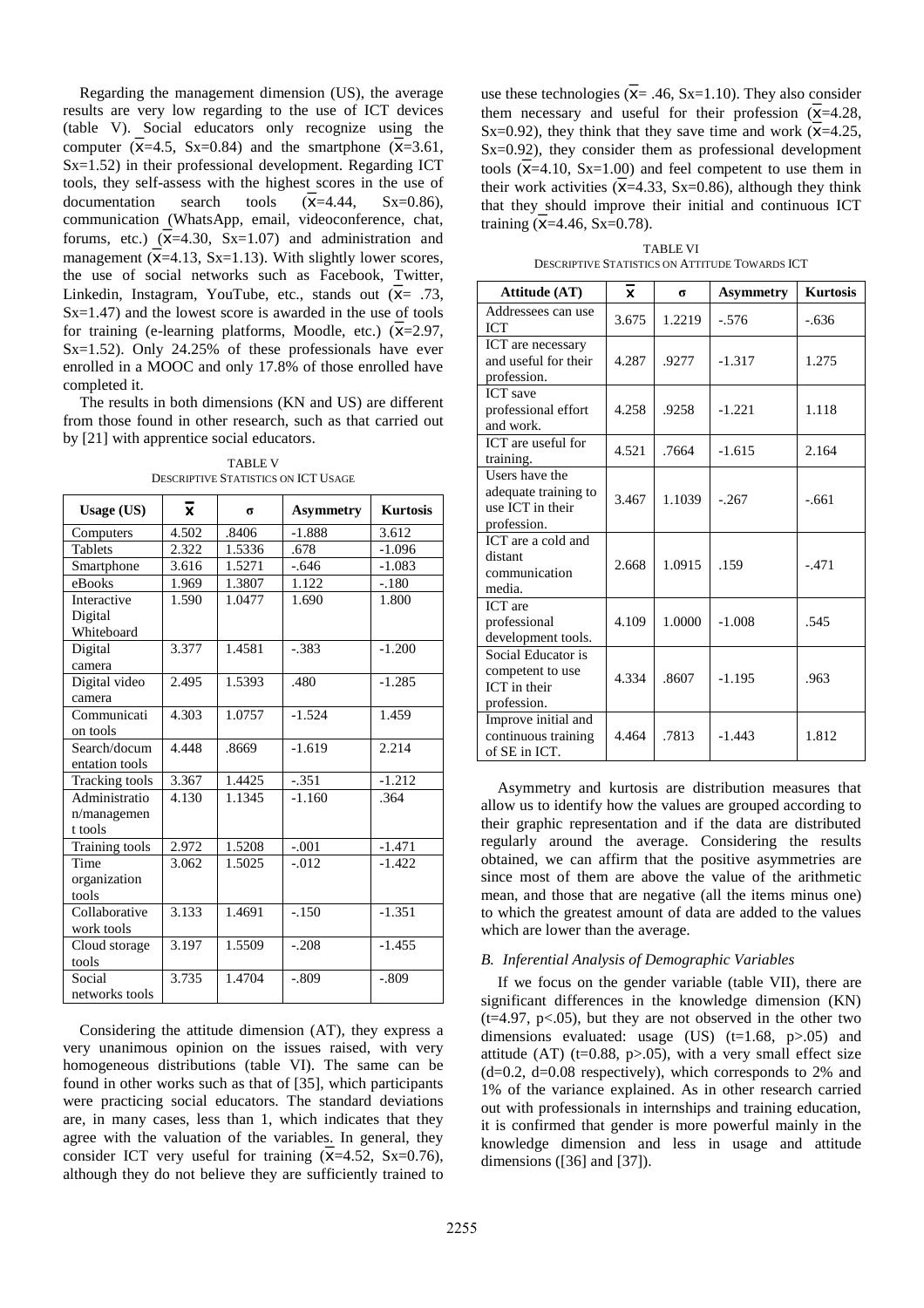| DESCRIPTIVE STATISTICS AND THEST INESCENS FOR THE OENDER VARIABLE |                                                                                                                           |                   |        |                   |                    |    |      |        |      |           |
|-------------------------------------------------------------------|---------------------------------------------------------------------------------------------------------------------------|-------------------|--------|-------------------|--------------------|----|------|--------|------|-----------|
| Gender                                                            | Male                                                                                                                      |                   | Female |                   | Kolmogorov-Smirnov |    |      | t-Test |      | d (Cohen) |
|                                                                   | N                                                                                                                         | $\mathbf{x}$ (SD) | N      | $\mathbf{X}$ (SD) | z                  | gl | Sig  |        | Sig. |           |
| <b>KN</b>                                                         | 154                                                                                                                       | .78 (.13)         | 268    | .71(.14)          | 9.30               |    | .000 | 4.97   | .000 | 0.5       |
| <b>US</b>                                                         | 154                                                                                                                       | 3.34(0.76)        | 268    | 3.21(.84)         | 2.54               |    | .000 | 1.68   | .094 | 0.2       |
| AT                                                                | 154                                                                                                                       | 4.00(.60)         | 268    | 3.95(0.55)        | 8.25               |    | .000 | 0.88   | .377 | 0.08      |
|                                                                   | Note. N = sample number. $\mathbf{x}$ (SD) = mean (standard deviation). t = Student's t. Sig = significance level (0.05). |                   |        |                   |                    |    |      |        |      |           |

TABLE VII DESCRIPTIVE STATISTICS AND T-TEST RESULTS FOR THE GENDER VARIABLE

In relation to the age variable (table VIII), no significant differences were found, neither in the knowledge (KN)  $(F=1.71, p>0.05)$ , nor in the management (US)  $(F=0.09, p=0.05)$  $p>0.05$ ), nor in attitude (AT) (F=1.05,  $p>0.05$ ), with a very

small effect size  $(d= 0.0, d=0.0, d=0.1$  respectively), which corresponds in all three cases to the 1% of the variance explained. Unlike in other studies in which it concludes the influence of age in favor of the younger [38].

| <b>TABLE VIII</b>                                                  |  |
|--------------------------------------------------------------------|--|
| DESCRIPTIVE STATISTICS AND ANOVA TEST RESULTS FOR THE AGE VARIABLE |  |

| Age       | $18-28$ vears |                   | 29-39 years |                   |     | $40-51$ years     |                 | 52-62 years       | <b>ANOVA</b> |      | $d$ (Cohen) |
|-----------|---------------|-------------------|-------------|-------------------|-----|-------------------|-----------------|-------------------|--------------|------|-------------|
|           | N             | $\mathbf{x}$ (SD) | N           | $\mathbf{X}$ (SD) | N   | $\mathbf{X}$ (SD) | N               | $\mathbf{X}$ (SD) |              | Sig. |             |
| <b>KN</b> | 95            | .72 (.14)         | 69          | .75(.13)          | 121 | .75(.15)          | 32              | .70(1.43)         | .71          | 0.16 | 0.0         |
| <b>US</b> | 95            | 3.27(.86)         | 69          | 3.25(.75)         | 121 | 3.25(.85)         | 32 <sup>1</sup> | 3.33(.89)         | 0.09         | 0.96 | 0.0         |
| AT        | 95            | 3.90(.61)         | .69         | 3.96(.54)         | 121 | 4.04(.54)         | 32              | 3.97(0.63)        | 1.05         | 0.36 | 0.1         |

Note. N = sample number.  $\overline{X}$  (SD) = mean (standard deviation). Sig = significance level (0.05).

Finally, in the variable Autonomous Community (CC. AA) (table IX), no significant differences were found in any of the three dimensions (KN,  $F=1.51$ ,  $p>0.05$ , US,  $F=0.98$ , p>.05; AT, F=0.52, p>.05), in contrast to other studies [22].

|  |          |  | .                                                                   |  |
|--|----------|--|---------------------------------------------------------------------|--|
|  | TABLE IX |  | DESCRIPTIVE STATISTICS AND ANOVA TEST RESULTS FOR THE CCAA VARIABLE |  |
|  |          |  |                                                                     |  |

| <b>CCAA</b> |              | Cataluña                     |               | <b>Asturias</b>              | <b>Mancha</b> | Castilla La                  |    | Cantabria                    |    | Valenciana                   |              | La Rioja                     | <b>ANOVA</b> |      |
|-------------|--------------|------------------------------|---------------|------------------------------|---------------|------------------------------|----|------------------------------|----|------------------------------|--------------|------------------------------|--------------|------|
|             | N            | $\overline{\mathbf{x}}$ (SD) | N             | $\overline{\mathbf{x}}$ (SD) | $\mathbf N$   | $\overline{\mathbf{x}}$ (SD) | N  | $\overline{\mathbf{x}}$ (SD) | N  | $\overline{\mathbf{x}}$ (SD) | N            | $\overline{\mathbf{x}}$ (SD) | $\mathbf{F}$ | Sig. |
| KN          | 76           | 0.76                         | 3             | 0.75                         | 7             | 0.75(0.159)                  | 9  | 0.70                         | 22 | 0.77                         |              | $0.80(-)$                    | 1.51         | .08  |
|             |              | (.142)                       |               | (.086)                       |               |                              |    | (.101)                       |    | (.138)                       |              |                              |              |      |
| <b>US</b>   | 76           | 3.24                         | 3             | 3.83                         | $\tau$        | 3.37(.710)                   | 9  | 3.05                         | 22 | 3.36                         | $\mathbf{1}$ | $3.75(-)$                    | 0.98         | .46  |
|             |              | (.841)                       |               | (.750)                       |               |                              |    | (.983)                       |    | (.805)                       |              |                              |              |      |
| AT          | 76           | 4.02                         | $\mathcal{F}$ | 4.03                         | 7             | 3.90(.568)                   | 9  | 4.14                         | 22 | 4.01                         |              | $3.88(-)$                    | 0.52         | .94  |
|             |              | (.523)                       |               | (.449)                       |               |                              |    | (.461)                       |    | (.617)                       |              |                              |              |      |
| <b>CCAA</b> | Ceuta        |                              |               | <b>Navarra</b>               | <b>Aragón</b> |                              |    | <b>Canarias</b>              |    | Andalucía                    |              | Galicia                      | <b>ANOVA</b> |      |
|             | N            | $\overline{\mathbf{x}}$ (SD) | N             | $\overline{\mathbf{x}}$ (SD) | $\mathbf N$   | $\overline{\mathbf{x}}$ (SD) | N  | $\overline{\mathbf{x}}$ (SD) | N  | $\overline{\mathbf{x}}$ (SD) | N            | $\overline{\mathbf{x}}$ (SD) | $\mathbf{F}$ | Sig. |
| KN          | $\mathbf{1}$ | $0.70(-)$                    | 8             | 0.65                         | 3             | 0.80(.050)                   | 11 | 0.65                         | 88 | 0.75                         | 15           | 0.82                         | 1.51         | .08  |
|             |              |                              |               | (.097)                       |               |                              |    | (.230)                       |    | (.156)                       |              | (.084)                       |              |      |
| <b>US</b>   | 1            | $2.25(-)$                    | 8             | 3.16                         | 3             | 3.10(.260)                   | 11 | 3.25                         | 88 | 3.31                         | 15           | 3.49                         | 0.98         | .46  |
|             |              |                              |               | (.898)                       |               |                              |    | (.776)                       |    | (.799)                       |              | (.602)                       |              |      |
| AT          | 1            | $4.22(-)$                    | 8             | 4.12                         | 3             | 3.77 (.587)                  | 11 | 4.10                         | 88 | 3.99                         | 15           | 4.00                         | 0.52         | .94  |
|             |              |                              |               | (.430)                       |               |                              |    | (.593)                       |    | (.622)                       |              | (.446)                       |              |      |
| <b>CCAA</b> |              | <b>Murcia</b>                |               | <b>Extremadura</b>           |               | Castilla y León              |    | <b>Madrid</b>                |    | País Vasco                   |              | <b>Islas Baleares</b>        | <b>ANOVA</b> |      |
|             | N            | $\overline{\mathbf{x}}$ (SD) | N             | $\overline{\mathbf{x}}$ (SD) | $\mathbf N$   | $\overline{\mathbf{x}}$ (SD) | N  | $\overline{\mathbf{x}}$ (SD) | N  | $\mathbf{X}$ (SD)            | N            | $\overline{\mathbf{x}}$ (SD) | $\mathbf{F}$ | Sig. |
| KN          | 19           | 0.75                         | 19            | 0.73                         | 53            | 0.70(0.152)                  | 45 | 0.76                         | 22 | 0.69                         | 20           | 0.69                         | 1.51         | .08  |
|             |              | (.139)                       |               | (.158)                       |               |                              |    | (.147)                       |    | (.122)                       |              | (.124)                       |              |      |
| <b>US</b>   | 19           | 3.12                         | 19            | 3.31                         | 53            | 3.30(.837)                   | 45 | 3.41                         | 22 | 2.89                         | 20           | 2.91                         | 0.98         | .46  |
|             |              | (.722)                       |               | (.867)                       |               |                              |    | (.787)                       |    | (.908)                       |              | (.929)                       |              |      |
| AT          | 19           | 3.91                         | 19            | 4.05                         | 53            | 3.91(.620)                   | 45 | 3.99                         | 22 | 3.76                         | 20           | 3.81                         | 0.52         | .94  |
|             |              | (.592)                       |               | (.705)                       |               |                              |    | (.481)                       |    | (.561)                       |              | (.688)                       |              |      |

# *C. Inferential Analysis of Professional Variable*

Regarding the academic qualification (table  $X$ ), there are significant differences in the management dimension (US) (F=1.69, p <.05) and attitude (AT) (F=1.65, p<.05). The differences show a medium size effect, according to the interpretation of Cohen (1988) (d=0.4, d=0.5, d=0.4, respectively), which corresponds to 4% and 5% of then variance explained. These differences in management are in favor of those professionals who studied the Diploma or Degree in Social Education compared to those who studied Teaching. In the attitude, those who studied Module of FP are shown more positively, presenting a more negative attitude those who come from the Degree in Psychology.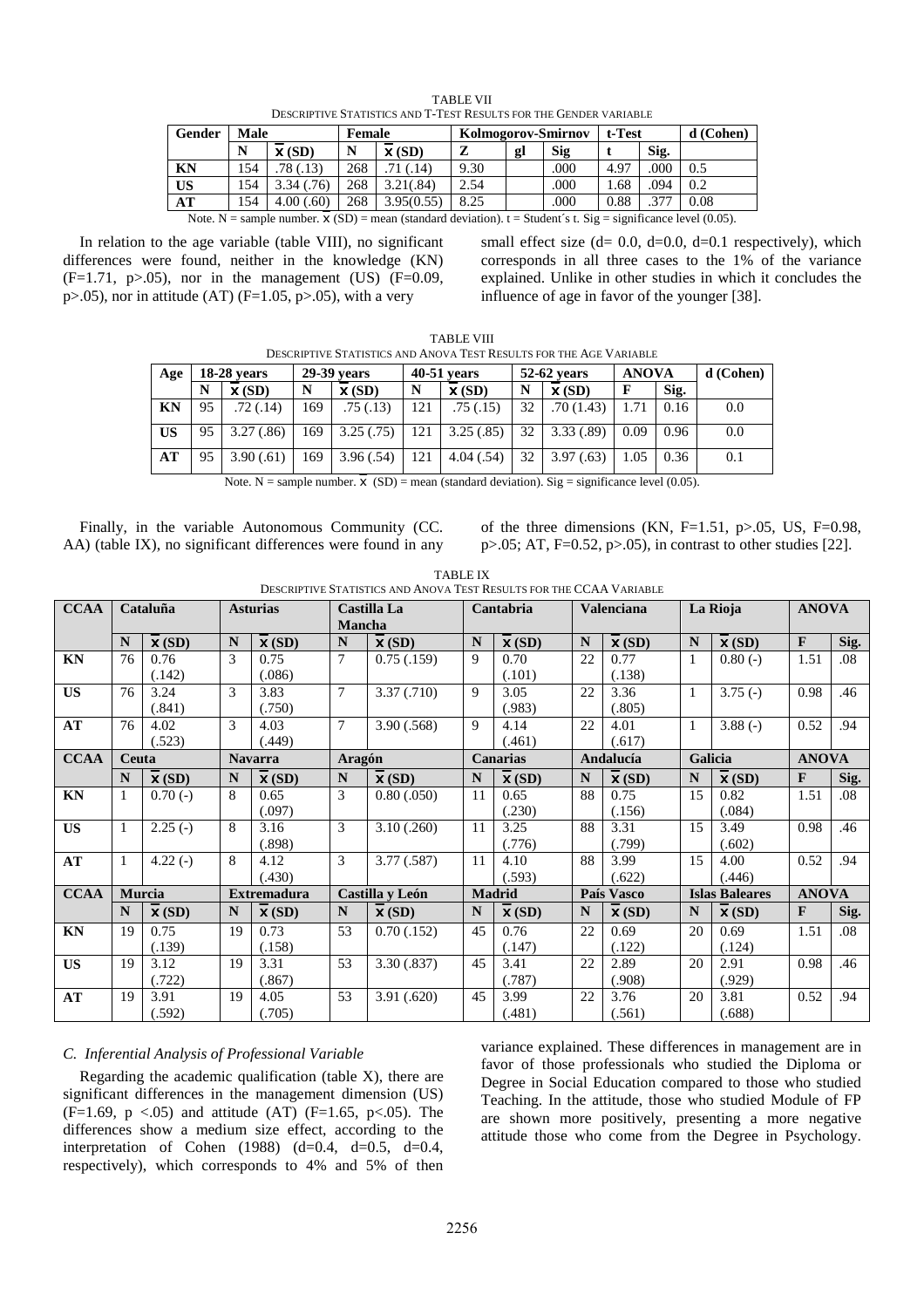| <b>TABLE X</b>                                                                        |  |
|---------------------------------------------------------------------------------------|--|
| DESCRIPTIVE STATISTICS AND ANOVA TEST RESULTS FOR THE ACADEMIC QUALIFICATION VARIABLE |  |

|           | ES<br><b>SE</b> |                                                                                                                                               | <b>FP</b><br><b>VT</b> |                   | PE<br>PE |                   | PS<br>PS |                   | МG<br>TE |                   | <b>OT</b><br>OТ |                   | <b>ANOVA</b> |      | d Cohen |
|-----------|-----------------|-----------------------------------------------------------------------------------------------------------------------------------------------|------------------------|-------------------|----------|-------------------|----------|-------------------|----------|-------------------|-----------------|-------------------|--------------|------|---------|
|           | N               | $\mathbf{X}$ (SD)                                                                                                                             | N                      | $\mathbf{X}$ (SD) | N        | $\mathbf{X}$ (SD) |          | $\mathbf{X}$ (SD) | N        | $\mathbf{X}$ (SD) | N               | $\mathbf{X}$ (SD) |              | Sig. |         |
| <b>KN</b> | 343             | 0.74(0.14)                                                                                                                                    |                        | 0.75(0.14)        | 16       | 0.68(.16)         | 19       | 0.70(0.15)        |          | 0.65(.15)         | 22              | 0.73(0.14)        | 1.23         | .23  | 0.4     |
| <b>US</b> | 343             | 3.30(.81)                                                                                                                                     |                        | 3.26(.54)         | 16       | $3.01$ $(.77)$    | 19       | 3.00(.96)         |          | 2.78(.59)         | 22              | 3.44 (.81)        | 1.69         | .04  | 0.5     |
| AT        | 343             | 3.98(.55)                                                                                                                                     |                        | 4.20(.53)         | 16       | 3.94(0.37)        | 19       | 3.75(.87)         |          | 3.87(0.70)        | 22              | 3.81(.57)         | 1.65         | .05  | 0.4     |
|           |                 | Note: SE- Degree in Social Education. VT- Coming from VT. PE- Degree in Pedagogy. PS- Degree in Psychology. TE- Degree in Teaching. OT- Other |                        |                   |          |                   |          |                   |          |                   |                 |                   |              |      |         |

degrees.

Note:  $N =$  sample number. (SD) = mean (standard deviation). Sig. = level of significance (0.05).

In relation to professional experience (table XI), there are no significant differences in knowledge (KN) (F=0.24, p $> 0.05$ ), nor in management (US) (F=0.24, p $> 0.05$ ) nor in attitude (AT) ( $F=1.00$ ,  $p>0.05$ ); with a very small effect size  $(d=0.0, d=0.0, d=0.1$  respectively), which corresponds in the

three cases to 1% of the variance explained. Considering the professional field (table XII), there are significant differences that affect their value in two of the three dimensions of digital competence studied.

| <b>TABLE XI</b>                                                                        |  |
|----------------------------------------------------------------------------------------|--|
| Descriptive Statistics and Anova Test Results for the Professional Experience Variable |  |

|    | $0-10$ years |                   | $11-20$ vears |                   | $21-30$ years |                   | 31-40 years |                       | <b>ANOVA</b> |      | d Cohen |
|----|--------------|-------------------|---------------|-------------------|---------------|-------------------|-------------|-----------------------|--------------|------|---------|
|    | N            | $\mathbf{X}$ (SD) | N             | $\mathbf{X}$ (SD) | N             | $\mathbf{X}$ (SD) | $\mathbf N$ | $\mathbf{X}$ (SD)     |              | Sig. |         |
| KN | 242          | (14)              | 125           | $0.74$ (.15)      | 31            |                   | 8           |                       | 0.24         | .86  | 0.0     |
| US | 242          | 0.24(0.82)        | 125           | 3.29(0.79)        | 31            | 3.25(.88)         | 8           | $.85^{\circ}$<br>3.43 | 0.24         | .86  | 0.0     |
| AT | 242          | .59)<br>3.94 (.   | 125           | 4.03 (.52)        | 31            | 3.99(0.49)        | 8           | $.94^{\circ}$         | 00.1         | .39  | 0.0     |

Note. N = sample number.  $\bar{x}$  (SD) = mean (standard deviation). Sig = significance level (0.05).

TABLE XII DESCRIPTIVE STATISTICS AND RESULTS OF THE ANOVA TEST FOR THE PROFESSIONAL FIELD VARIABLE

|                    | <b>KN</b> |                   | <b>US</b>      |                   | AT             |                              |
|--------------------|-----------|-------------------|----------------|-------------------|----------------|------------------------------|
|                    | N         | $\mathbf{X}$ (SD) | N              | $\mathbf{X}$ (SD) | N              | $\overline{\mathbf{x}}$ (SD) |
| SS                 | 140       | 0.71(0.14)        | 140            | 3.13(.82)         | 140            | 3.98(.57)                    |
| <b>ASIJ SAIY</b>   | 97        | 0.75(.13)         | 97             | 3.11(.81)         | 97             | 3.90(.60)                    |
| <b>DS SUM</b>      | 39        | 0.73(0.15)        | 39             | 3.27(.83)         | 39             | 3.82(.65)                    |
| <b>ASM SAE</b>     | 25        | 0.75(.17)         | 25             | 3.26(.82)         | 25             | 4.04(.50)                    |
| FIE TIE            | 17        | 0.76(0.11)        | 17             | 3.75(.66)         | 17             | 4.04(0.40)                   |
| ESA EHA            | 22        | 0.68(.16)         | 22             | 3.19(.81)         | 22             | 3.97(0.49)                   |
| <b>EOTL ELFT</b>   | 10        | 0.76(0.11)        | 10             | 3.80(.62)         | 10             | 4.14(0.66)                   |
| AGS                | 7         | 0.78(0.10)        | 7              | 3.40(.54)         | 7              | 4.39(0.42)                   |
| ASM                |           |                   |                |                   |                |                              |
| <b>AD</b>          | 20        | 0.83(0.14)        | 20             | 3.60(.83)         | 20             | 4.04(0.63)                   |
| <b>ISMIS SIMSI</b> | 10        | 0.76(0.15)        | 10             | 3.23(.62)         | 10             | 3.94(0.48)                   |
| <b>ISA SIRAS</b>   | 4         | 0.71(0.10)        | $\overline{4}$ | 3.26(.93)         | $\overline{4}$ | 4.19(.50)                    |
| <b>AET ETF</b>     | 10        | 0.76(0.12)        | 10             | 3.78(0.75)        | 10             | 4.07(0.49)                   |
| O                  | 21        | 0.77(0.16)        | 21             | 3.57(0.77)        | 21             | 4.02(.51)                    |
|                    | KN        |                   | <b>US</b>      |                   | AT             |                              |
| <b>ANOVA</b>       | F         | 1.78              | 2.40           |                   | 0.90           |                              |
|                    | Sig.      | .049              | .005           |                   | .53            |                              |
| d Cohen            |           | 0.2               | 0.4            |                   | 0.1            |                              |

Note. N = sample number.  $\overline{X}$  (SD) = mean (standard deviation). Sig = significance level (0.05). Note: SS: Social Services. SAIY: Socio-educational actions with infancy and youth. SUM: Social unprotection of minors. SAE: Socio-educational actions with the elderly. TIE: Training and information for employment. EHA: Education for health and addictions. ELFT: Education for leisure and free time. ASM: Animation and socio-cultural management. AD: Attention to disability. SIMSI: Socioeducational intervention and mediation for social integration. SIRAS: Socio-educational intervention in the regulated and adult spheres. ETF: Emerging and transversal fields. O: Other.

The knowledge dimension (KN)  $(F=1.78, p<.05)$  and the usage dimension (US)  $(F=2.40, p<.05)$  are significantly influenced by the working field. With a small effect size in knowledge (KN) and attitude (AT)  $(d=0.2; d=0.1)$ respectively), and medium in usage  $(US)$   $(d=0.4)$ , which corresponds to 2% and 1% of the variance explained in the first case and 4% in the second case. The professionals who

acknowledge having more knowledge about ICT are those who develop their work in the area of Attention to Disability and those who acknowledge not knowing a greater number of concepts are those who work in the area of Education for Health and Addictions. Those who carry out their professional work in Education for leisure and free time are those who say they handle ICT better than those who work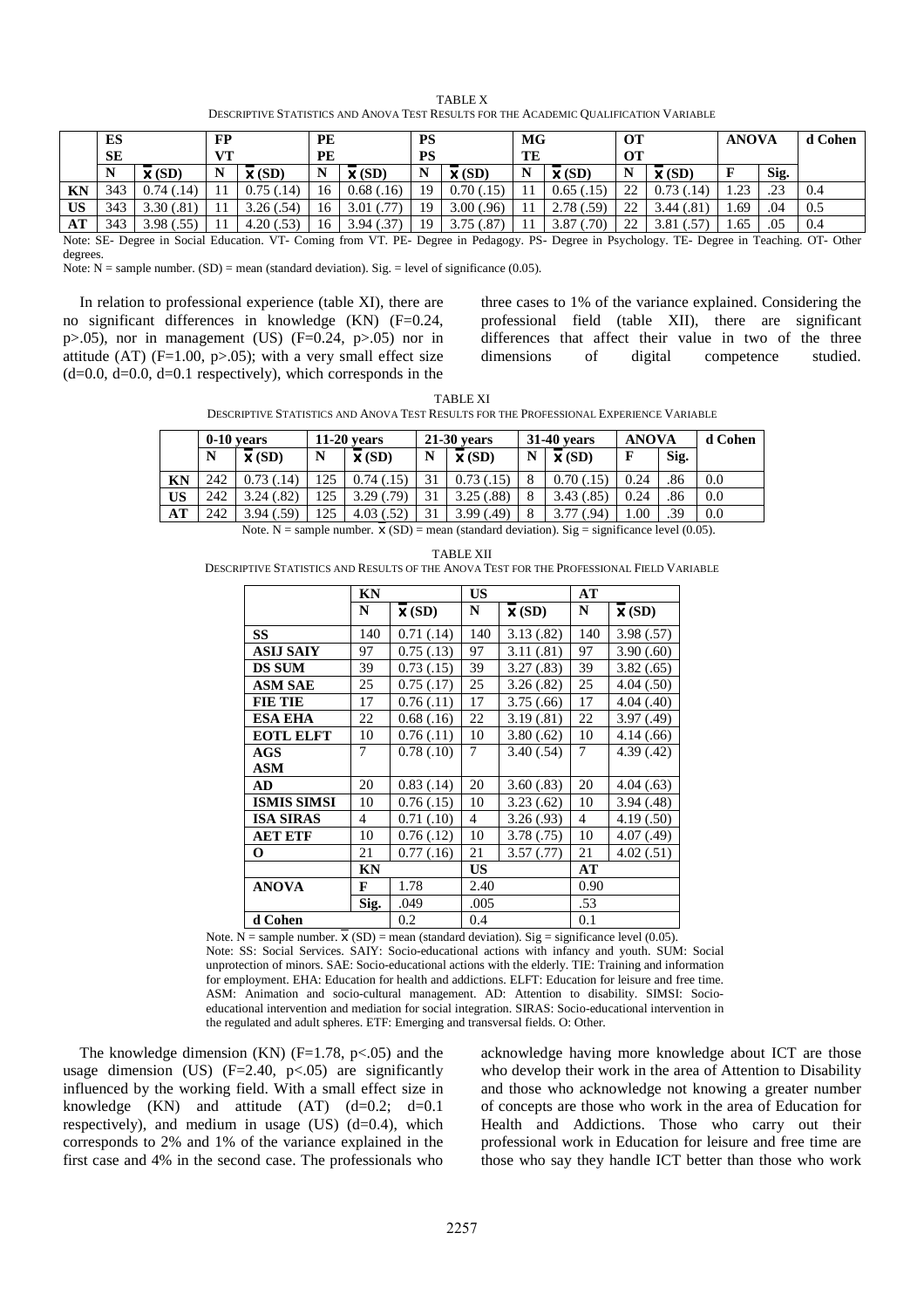in the field of socio-educational actions with children and young people. There are no significant differences in attitudes towards ICT.

### *D. Regression Analysis Demographic and Professional Variables*

In order to corroborate the significant differences found, the Lambda regression test was applied to those variables whose data could be used, obtaining the following results: The gender variable has its greatest predictive power over the usage dimension (US) (table XIV). With the knowledge (KN) and attitude (AT) dimensions it loses its predictive relevance (tables XIII and XV). In the discriminant represented by the digital usage, the equation shows a sufficient canonical correlation, with an optimal goodness of adjustment (Wilks´s Lambda=.050, p=.046).

TABLE XIII FIXING WITH WILKS´ LAMBDA STATISTICS (GENDER-KNOWLEDGE)

| Total structure matrix | T approx. | Wilks' Lambda | Sig |
|------------------------|-----------|---------------|-----|
| ŦЕ                     |           |               |     |
|                        |           |               |     |

TABLE XIV FIXING WITH WILKS´ LAMBDA STATISTIC (GENDER-USAGE)

| <b>Total structure matrix</b>                         | T approx.       | Wilks' Lambda | Sig  |
|-------------------------------------------------------|-----------------|---------------|------|
| GЕ                                                    | 1.93            | .050          | .046 |
| US                                                    | 0.82            |               |      |
| FIXING WITH WILKS' LAMBDA STATISTIC (GENDER-ATTITUDE) | <b>TABLE XV</b> |               |      |

| Total structure matrix   T approx. |      | Wilks' Lambda | Sig |
|------------------------------------|------|---------------|-----|
| <b>GE</b>                          | 1.41 | .026          |     |
| AT                                 |      |               |     |

The age variable shows its greater predictive power in the dimensions of management (US) (Wilks´ Lambda =.082,  $p=.000$  and attitude (AT) (Wilks' Lambda=.043,  $p=.002$ ) (tables XVII and XVIII). In the knowledge dimension it loses its predictive relevance (table XVI). The equations show a sufficient canonical correlation, with an optimum goodness of fit.

TABLE XVI FIXING WITH WILKS´ LAMBDA STATISTIC (AGE-KNOWLEDGE)

| Total structure matrix   T approx. | Wilks' Lambda | Sig |
|------------------------------------|---------------|-----|
|                                    |               |     |
|                                    |               |     |

TABLE XVII FIXING WITH WILKS´ LAMBDA STATISTIC (AGE-USAGE)

| <b>Total structure matrix</b> | T approx. | Wilks' Lambda | Sig |
|-------------------------------|-----------|---------------|-----|
| Edad                          | 3.65      | 082           |     |
| AG                            |           |               |     |
|                               | .40       |               |     |

TABLE XVIII FIXING WITH WILKS´ LAMBDA STATISTIC (AGE-ATTITUDE)

| TAING WITH WILKS LAMBUA STATISTIC (AGE-ATTITUDE)         |  |  |  |
|----------------------------------------------------------|--|--|--|
| Total structure matrix   T approx.   Wilks´ Lambda   Sig |  |  |  |

| ---------<br>------------ | ------------ | ------<br>----------               | ----       |
|---------------------------|--------------|------------------------------------|------------|
|                           | $-$          | 043<br>$\cdot$ v $\cdot$ v $\cdot$ | $\cdot$ vv |
| Δ΄                        |              |                                    |            |
|                           |              |                                    |            |

With respect to the Autonomous Community variable (CCAA), as can be observed in tables XIX, XX and XXI, it shows predictive power over the three dimensions (KN, Wilks´ Lambda=.055, p=.009; US, Wilks´ Lambda=.118, p=.000; AT, Wilks´ Lambda=.085, p=.001). All predictor variables acquire a significant degree of relationship to the equation.

TABLE XIX FIXING WITH WILKS´ LAMBDA STATISTIC (CCAA-KNOWLEDGE)

| Total structure matrix | T approx. | Wilks' Lambda | Sig |
|------------------------|-----------|---------------|-----|
| <b>CCAA</b>            |           | .055          | 009 |
| KΝ                     | 199       |               |     |

| <b>TABLE XX</b>                                  |
|--------------------------------------------------|
| FIXING WITH WILKS' LAMBDA STATISTIC (CCAA-USAGE) |

| Total structure matrix | T approx. | Wilks' Lambda | Sig |
|------------------------|-----------|---------------|-----|
| <b>CCAA</b>            | 5.65      | .118          | 000 |
| US                     | 3.90      |               |     |

TABLE XXI

| FIXING WITH WILKS' LAMBDA STATISTIC (CCAA-ATTITUDE) |  |
|-----------------------------------------------------|--|
|-----------------------------------------------------|--|

| Total structure matrix | T approx. | Wilks´ Lambda | Sig  |
|------------------------|-----------|---------------|------|
| <b>CCAA</b>            | 3.45      | .085          | .001 |
| AT                     |           |               |      |

The academic qualification" variable shows further results on the three analyzed dimensions: knowledge (KN) (Wilks´ Lambda=.048, p=.000), usage (US) (Wilks' Lambda=.047,  $p=.000$ ) and attitude (AT) (Wilks' Lambda=.041,  $p=.001$ ) (tables XXII, XXIII and XXIV). The equations show a sufficient canonical correlation, with optimum goodness of fit in all cases.

TABLE XXII FIXING WITH WILKS´ LAMBDA STATISTIC (ACADEMIC QUALIFICATION-KNOWLEDGE)

| <b>Total structure matrix</b> | T approx. | Wilks' Lambda | Sig  |
|-------------------------------|-----------|---------------|------|
|                               | 3.46      | .048          | .000 |
|                               |           |               |      |

TABLE XXIII

FIXING WITH WILKS´ LAMBDA STATISTIC (ACADEMIC QUALIFICATION-USAGE)

| <b>Total structure matrix</b> | T approx. | Wilks' Lambda | Sig |
|-------------------------------|-----------|---------------|-----|
|                               |           | 047           |     |
|                               |           |               |     |

TABLE **XXIV** 

FIXING WITH WILKS´ LAMBDA STATISTIC (ACADEMIC QUALIFICATION-ATTITUDE)

| Total structure matrix   T approx. | Wilks' Lambda | Sig |
|------------------------------------|---------------|-----|
|                                    | .041          | M   |
|                                    |               |     |

The professional experience variable shows further results over the usage dimension (US) (Wilks´ Lambda=.058, p=.004) (table XXVI). The equation shows sufficient canonical correlation, with optimum goodness-of-fit. The dimensions knowledge  $(KN)$  (Wilks' Lambda=.016, p=.30) and attitude (AT) (Wilks´ Lambda=.028, p=.259) (tables XXV and XXVII) do not show predictive power.

TABLE XXV FIXING WITH WILKS´ LAMBDA STATISTIC (PROFESSIONAL EXPERIENCE-KNOWLEDGE)

| <b>Total structure matrix</b> |      | T approx.   Wilks' Lambda | Sig  |
|-------------------------------|------|---------------------------|------|
| PF.                           |      | .016                      | .301 |
| ΚN                            | 0.87 |                           |      |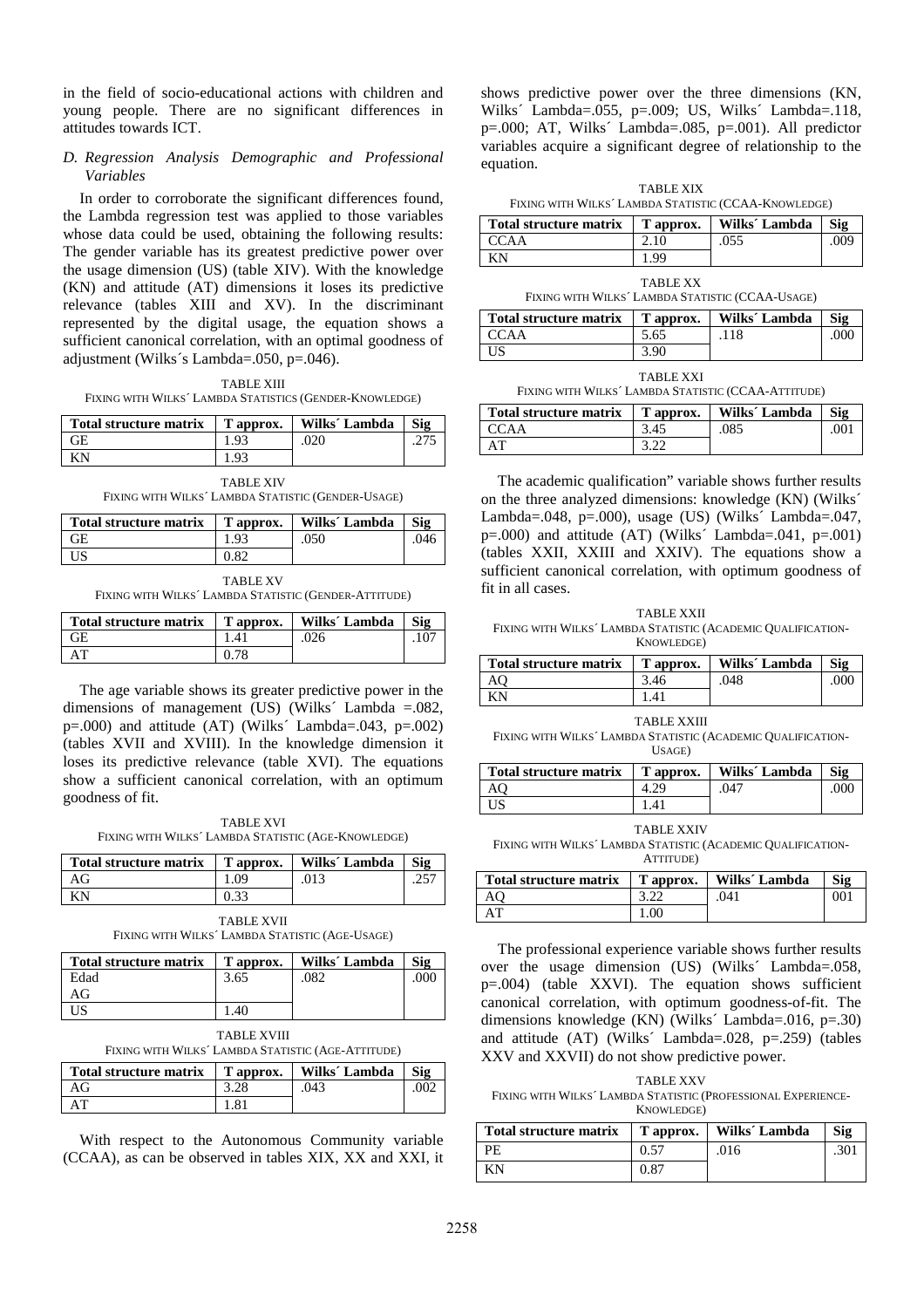TABLE XXVI FIXING WITH WILKS´ LAMBDA STATISTIC (PROFESSIONAL EXPERIENCE-USAGE)

| Total structure matrix   T approx.   Wilks' Lambda |      |      | Sig |
|----------------------------------------------------|------|------|-----|
| PE.                                                |      | .058 | 004 |
| US                                                 | 2.01 |      |     |

TABLE XXVII FIXING WITH WILKS´ LAMBDA STATISTIC (PROFESSIONAL EXPERIENCE-ATTITUDE)

| Total structure matrix | T approx. | Wilks' Lambda | Sig  |
|------------------------|-----------|---------------|------|
| PF.                    | 0.98      | .028          | .259 |
|                        | 0.85      |               |      |

Finally, the professional field variable indicates capacity on the three dimensions analyzed: knowledge (KN) (Wilks´ Lambda=.036, p=.011), usage  $(US)$  (Wilks' Lambda=.10,  $p=.000$  and attitude (AT) (Wilks' Lambda= $.065, p=.001$ ) (tables XXVIII, XXIX and XXX). The equations show a sufficient canonical correlation, with optimum goodness of fit in all cases.

TABLE XXVIII FIXING WITH WILKS´ LAMBDA STATISTIC (PROFESSIONAL FIELD-KNOWLEDGE)

| Total structure matrix | T approx. | Wilks' Lambda | $\mathbf{S}$ ig |
|------------------------|-----------|---------------|-----------------|
| - PE                   |           | .036          |                 |
| KN                     |           |               |                 |

FIXING WITH WILKS´ LAMBDA STATISTIC (PROFESSIONAL FIELD-USAGE)

| Total structure matrix | T approx. | Wilks' Lambda | Sig |
|------------------------|-----------|---------------|-----|
| РF                     | -96       | 102           | 000 |
| US                     |           |               |     |
|                        |           |               |     |

TABLE XXX

FIXING WITH WILKS´ LAMBDA STATISTIC (PROFESSIONAL FIELD-ATTITUDE)

| Total structure matrix | T approx. | Wilks' Lambda | $\mathbf{S}$ ig |
|------------------------|-----------|---------------|-----------------|
| ÞЕ                     |           | 065           | Ю               |
|                        |           |               |                 |

## IV. CONCLUSION

This article analyzes the self-perceived digital competence of Social Education professionals in Spain, as well as it shows whether demographic and professional variables influence it. In self-perceived digital competence, self-assessments are very high in the knowledge dimension, very low in the skills dimension in relation to the usage of ICT devices and medium in relation to the use of tools. The attitude towards ICT is quite positive according to their necessity and importance for professional development.

As for the influence of demographic variables on selfperceived digital competence, in general neither gender, age, nor the "Autonomous Community" influences the dimensions of usage and attitude. Only significant differences were found in knowledge, in favor of the male gender. Male social educators claim to have more ICT knowledge than female social educators.

With regards to age, although this sample shows more predictive power in the dimensions of handling and attitude losing its relevance in that of knowledge, no significant differences were found. Finally, the "Autonomous Community" is the most powerful over the three dimensions, but no significant differences were found in this respect.

With respect to professional variables, results were found supporting the idea of the influence of some professional factors when assessing digital competence. Both academic qualifications, experience and professional field show predictive power over the three studied dimensions. However, the first has a significant influence, especially on the handling and attitude towards technology. Years of experience do not determine the valuation of digital competence by social educators. And the professional field influences knowledge and usage.

As the main constraint of this research, it should be noted that due to the limited nature of the sample, the results should not be generalized. However, such results are representative and may be useful for the professional community because the contribution of the self-assessment of the digital competence of active social educators may encourage reflection on their professional training and development.Given the lack of research on the subject, in the field of Social Education, studies are suggested in Spain and other countries to help developing the field of study of the digital competence of social educators.

#### **REFERENCE**

- [1] M. Castells, *La era de la información: economía, sociedad y cultura. La sociedad red* [The information age: economy, society, and culture. The network society]. Madrid, Spain: Alianza Editorial, 1997.
- [2] M. Au-Yong, R. Gonçalves, J. Martins, and F. Branco, "The social impact of technology on millennials and consequences for higher education and leadership", Telematics and Informatics, no 35, pp. 954-963, 2018. [Online]. Available: 10.1016/j.tele.2017.10.007.
- [3] P. Turiman, T.S. Meriam and K. Osman, "21st Century Skills Mastery Amongst Science Foundation Programme Students", International Journal on Advanced Science Engineering Information Technology, vol. 9, no. 1, pp. 46-53, 2019. [Online]. Available: http://dx.doi.org/10.18517/ijaseit.9.1.6431.
- [4] D. West, *Megachange. Economic Disruption, Political Upheaval, and Social Strife in the 21st Century*. Washington, United States: Brookings Institution, 2016.
- [5] G. Lipovetsky. *De la ligereza [Lightness]*. Barcelona, Spain: Anagrama, 2016.
- [6] Z. Bauman, *Los retos de la educación en la modernidad líquida [Challenges of education in liquid modernity]*, Barcelona, Spain: Gedisa, 2007.
- [7] C.S. Chai, L. Tan, F. Deng, and J.H.L. Koh, "Examining pre-service teachers' design capacities for webbased 21st century new culture of learning", *Australasian Journal Education Technology*, vol. 33, no. 2, pp. 129-142, 2017. [Online]. Available: https://doi.org/10.14742/ajet.3013.
- [8] B.E. Sampedro, "ICT and social education in the twenty first century", *Edmetic*, vol. 5, no. 1, pp. 8-24, 2016. [Online]. Available: https://doi.org/10.21071/edmetic.v5i1.4014.
- [9] S. Carretero, R. Vuorikari, and Y. Punie, *DigComp 2.1. The digital competence framework for citizens*. Luxembourg: Publications Office of the European Union, 2017.
- [10] A. Ibáñez, A. Kortabitarte, P. De Castro, and I. Gillate, "Digital competence using heritage theme apps in the DigComp framework", *Revista Electrónica Interuniversitaria de Formación del Profesorado*, vol. 22, no. 1, pp. 13-27, 2019. [Online]. Available: https://doi.org/10.6018/reifop.22.1.356231.
- [11] P. Sánchez, C.A. Viloria, and J.P. Labra, "The role of the family in the development of digital competence. Analysis of four cases*", Digital Education Review*, no. 34, pp. 44-58, 2018. [Online]. Available: https://www.raco.cat/index.php/DER/article/view/348340.
- [12] N. Torres, T. Pessoa, and M.J. Gallego, "Intervention and eassessment with technologies of the competence in digital security", *Digital Education Review*, no. 35, pp. 111-129, 2019. [Online].